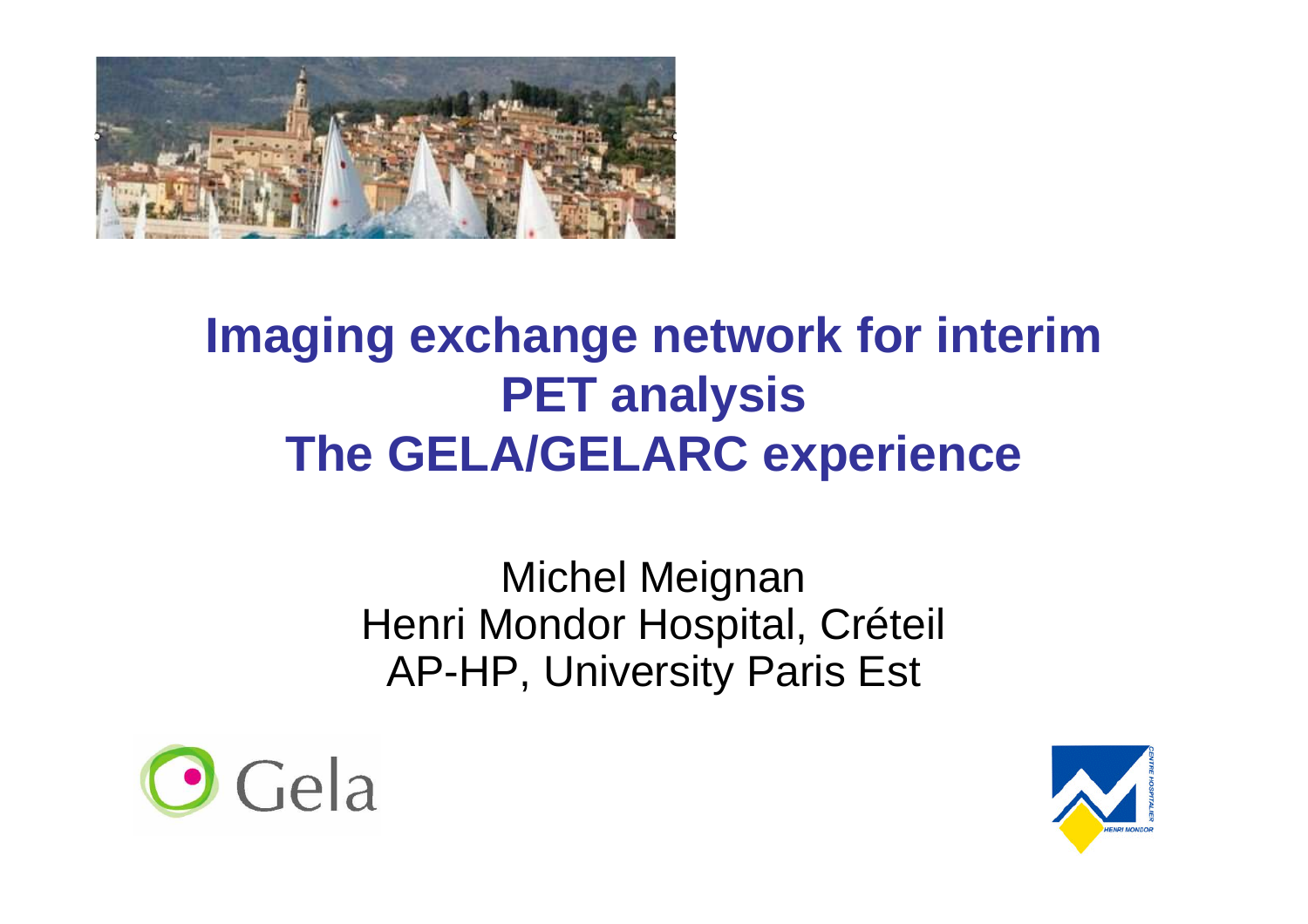# **2007 (H10 and NHL073B trials)**

**Interim PET driven therapeutic strategy**

**Interobserver variability of interim PET reporting**

**Imaging exchange network**

**1.On line independent PET reporting2.Several experts reporting with the same software**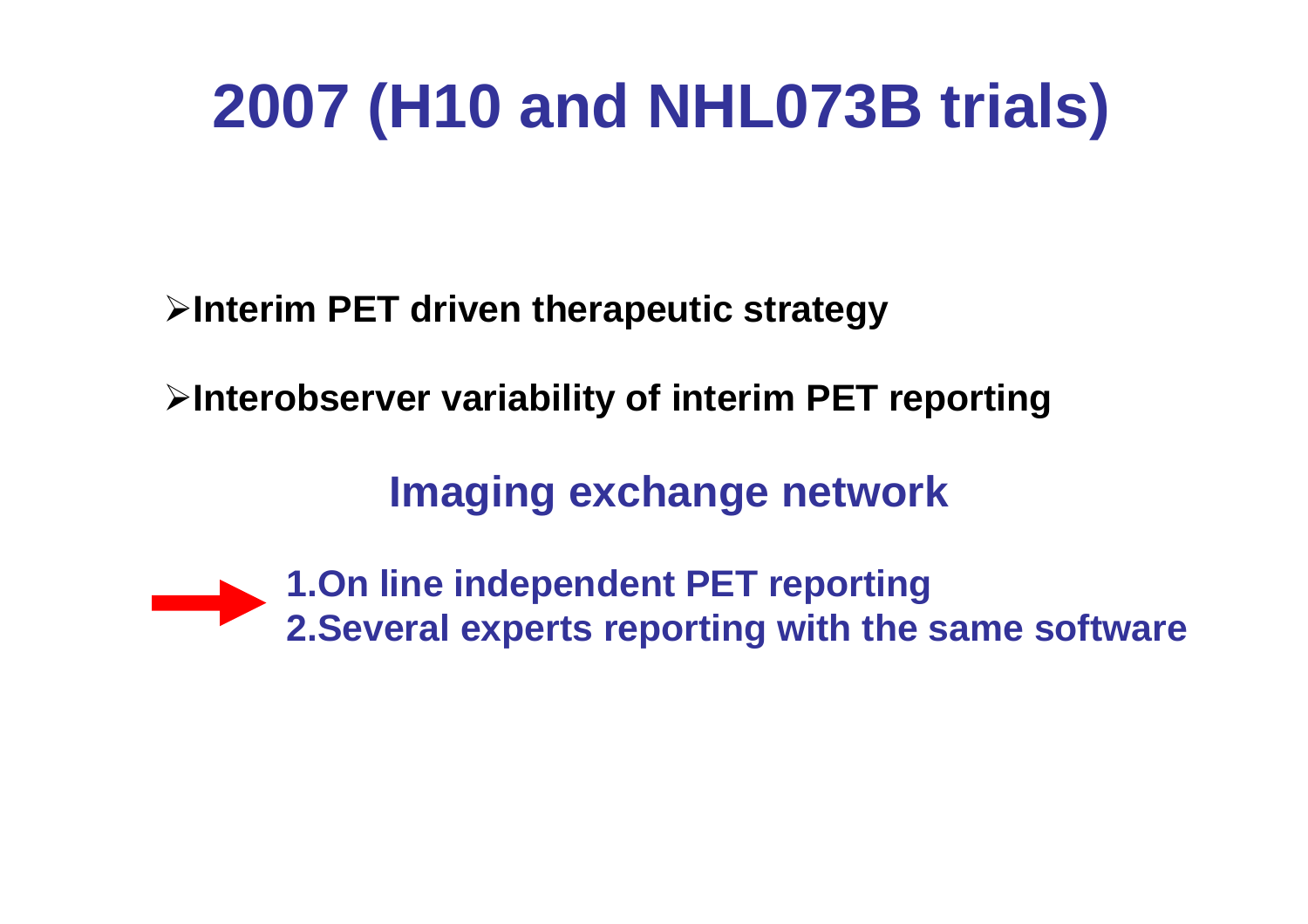

« The panel of experts »Jean Michel Basquiat ,1982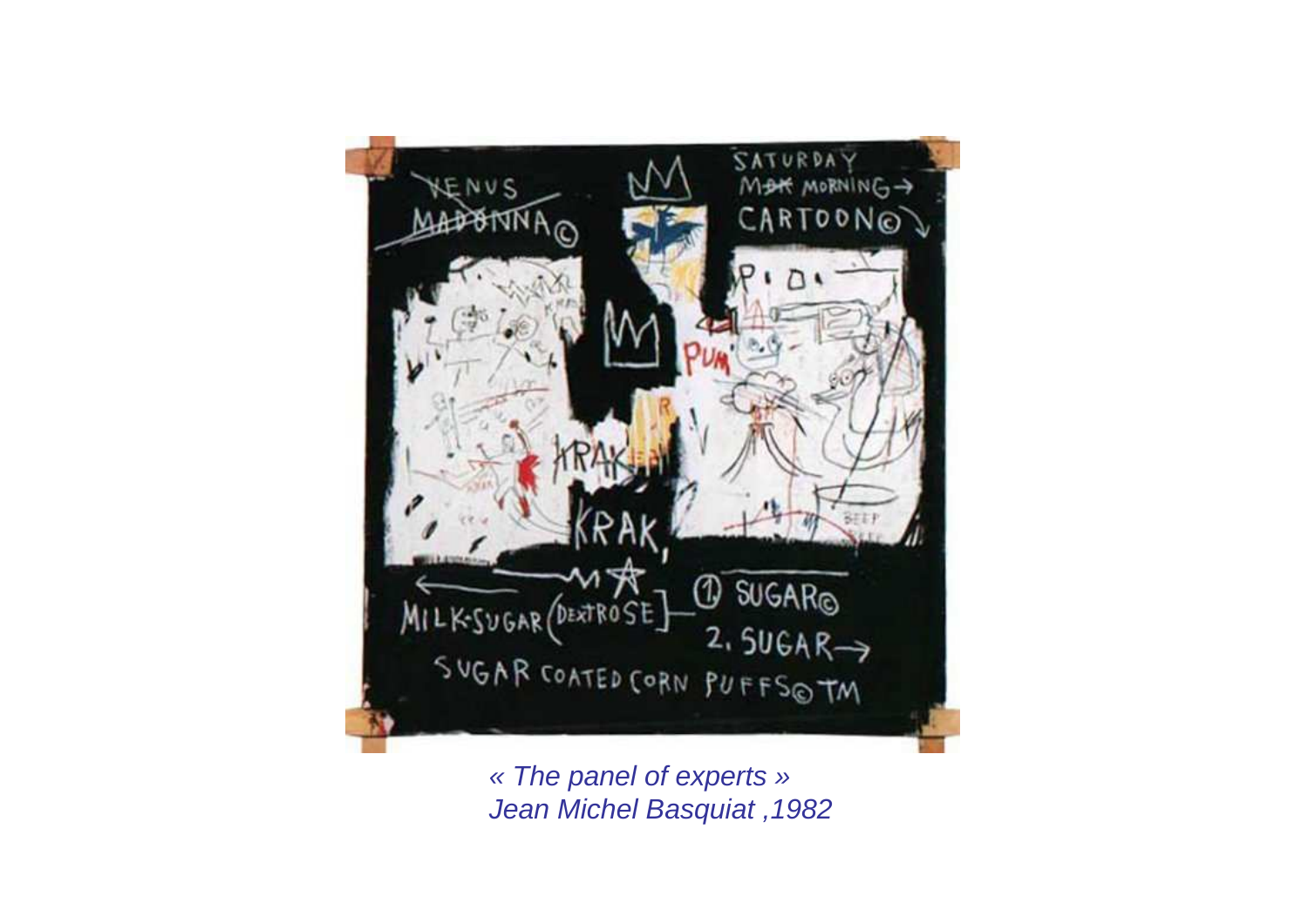## **To prevent bias from consensus or adjudication**

**The final report should be the result of a pure mathematical voter counts from the independent experts**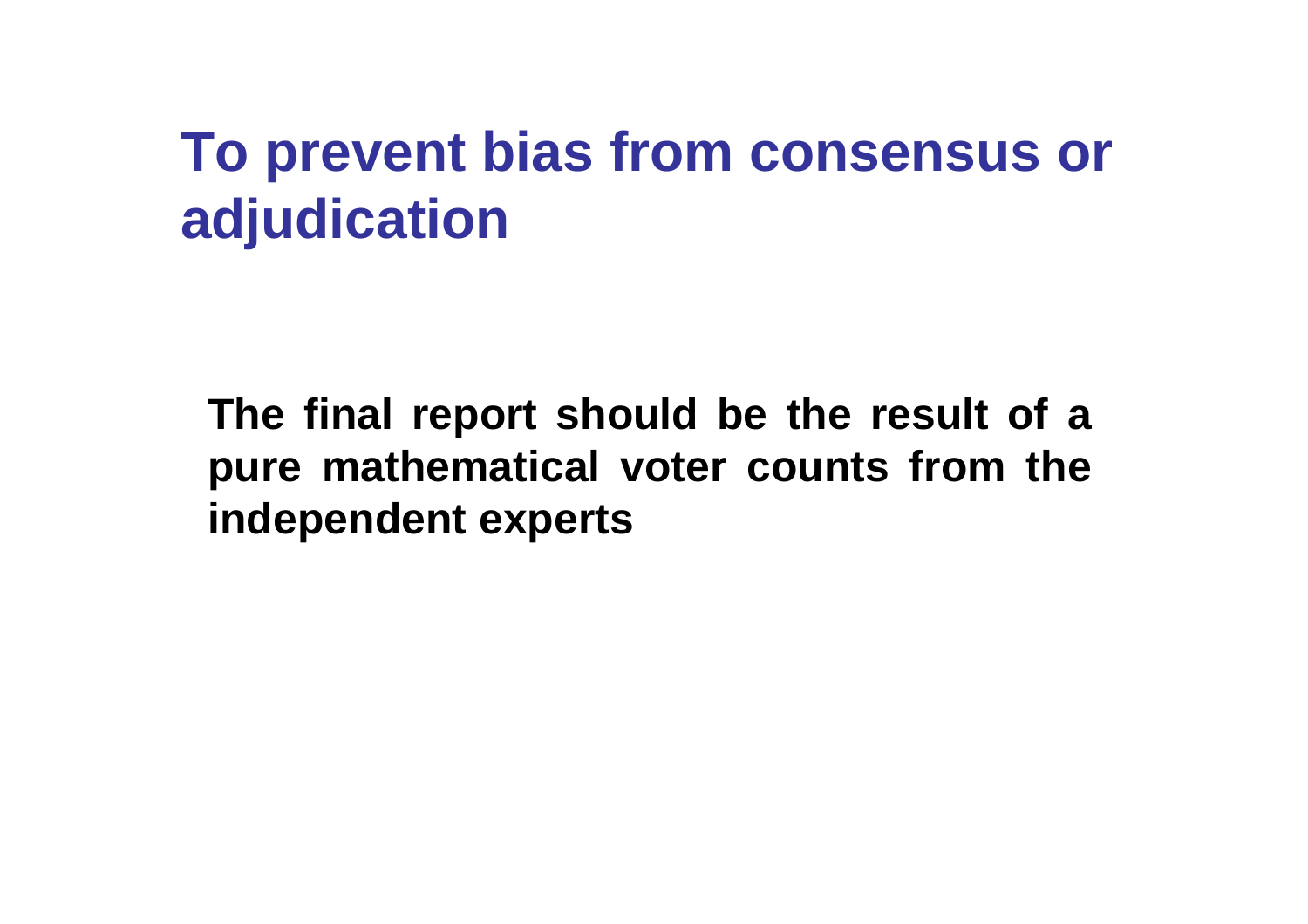# **Imaging exchange network 1. Requirements for exchange**

Fast upload of the images and anonymization All PET/CT volume files and not just « selected images »Non attenuation and attenuation corrected images

att.-corr. image non att.-corr. image



 $PET(+)$   $PET(-)$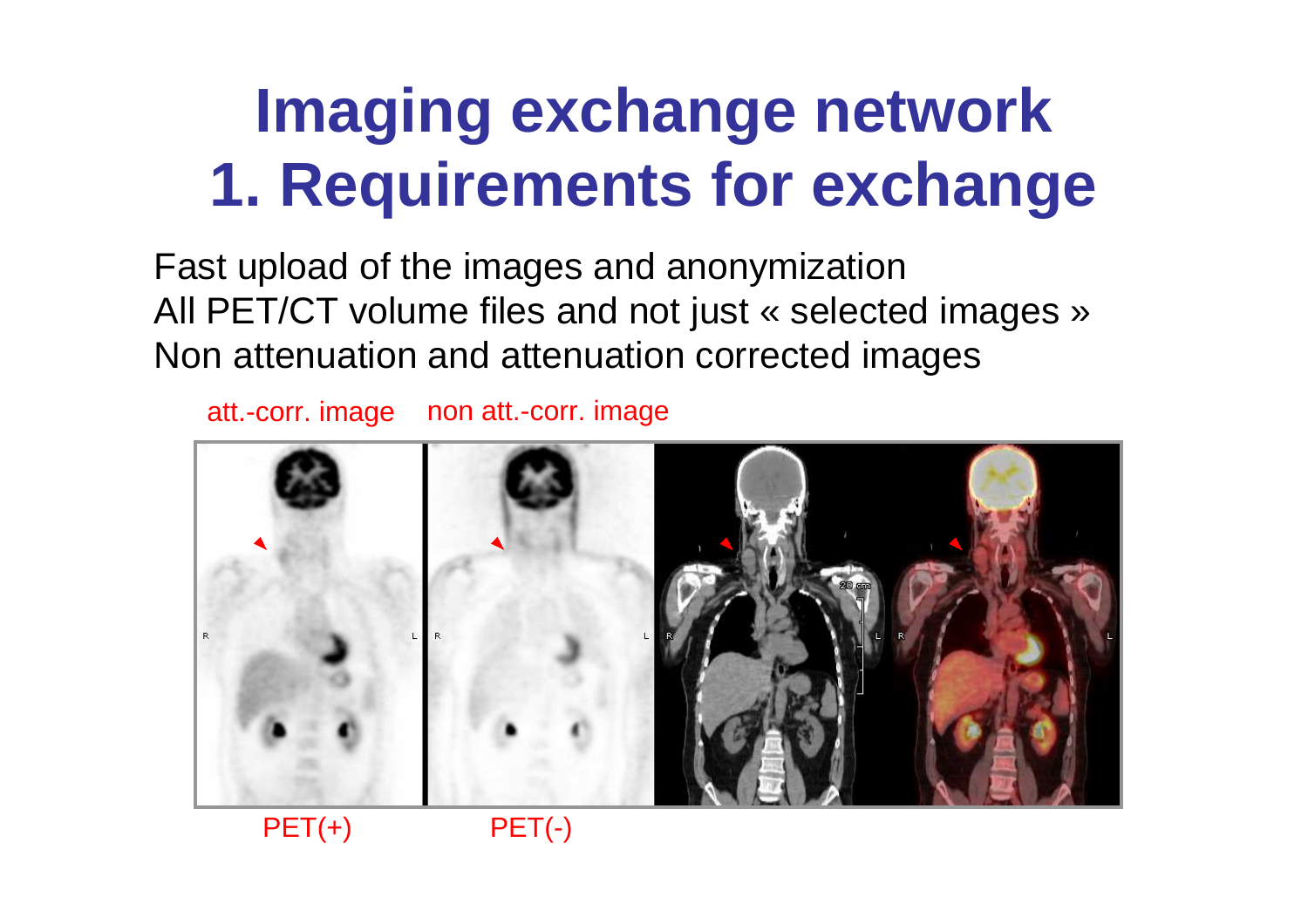**Imaging exchange network** The experts should have: **2. Requirements for reporting**

- PET/CT dedicated software/ MIP/fast navigation through the slices/ thresholding for SUV computation
- All the same software
- High quality display screen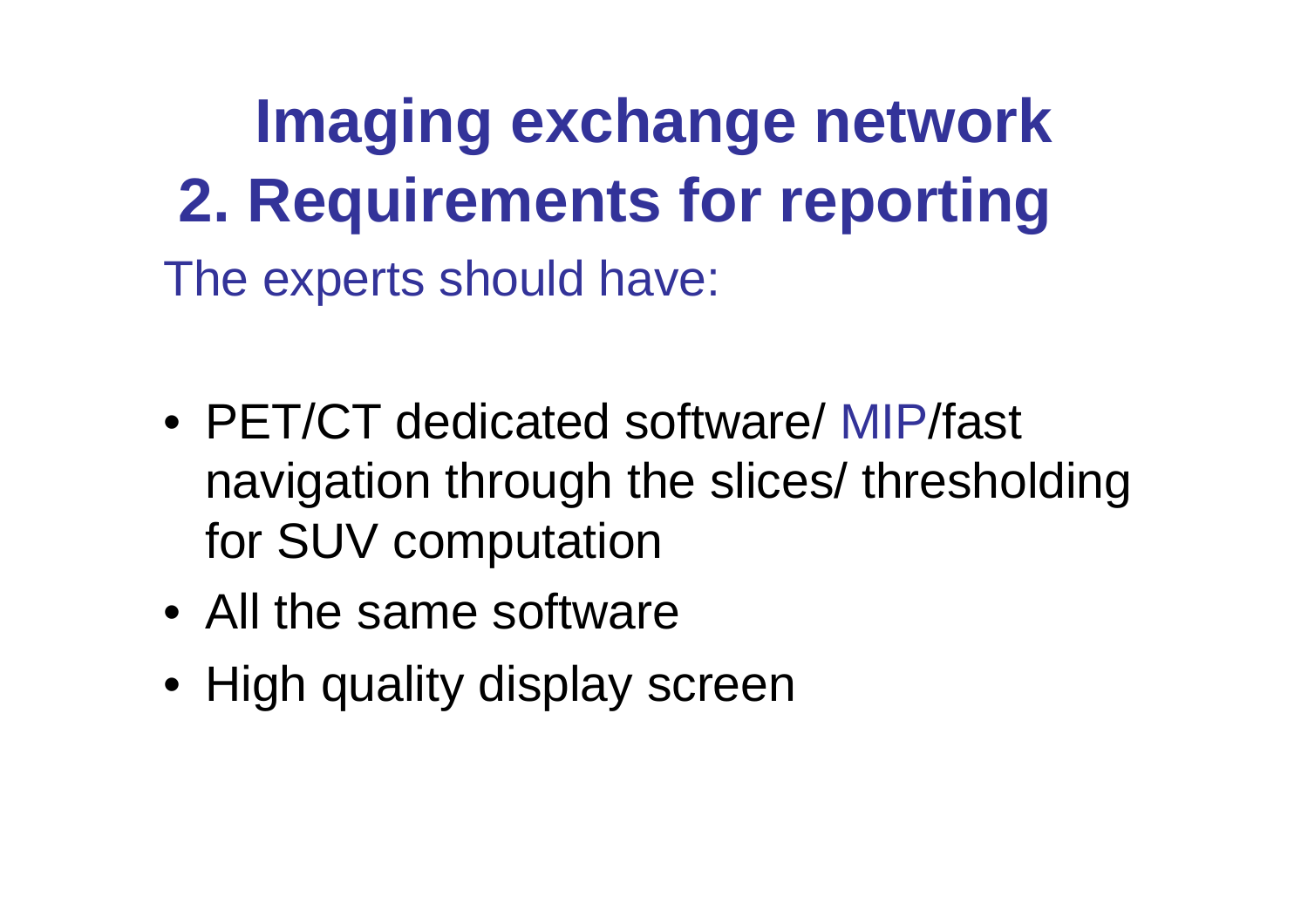## **Imaging exchange network 3. Requirements for results**

- $\bullet$  Final interpretation should be obtained within 72 hours
	- – compatible with clinical routine practice (fast transfer of PET/CT images, fast processing)
	- – Fast transfer of the results to the investigation center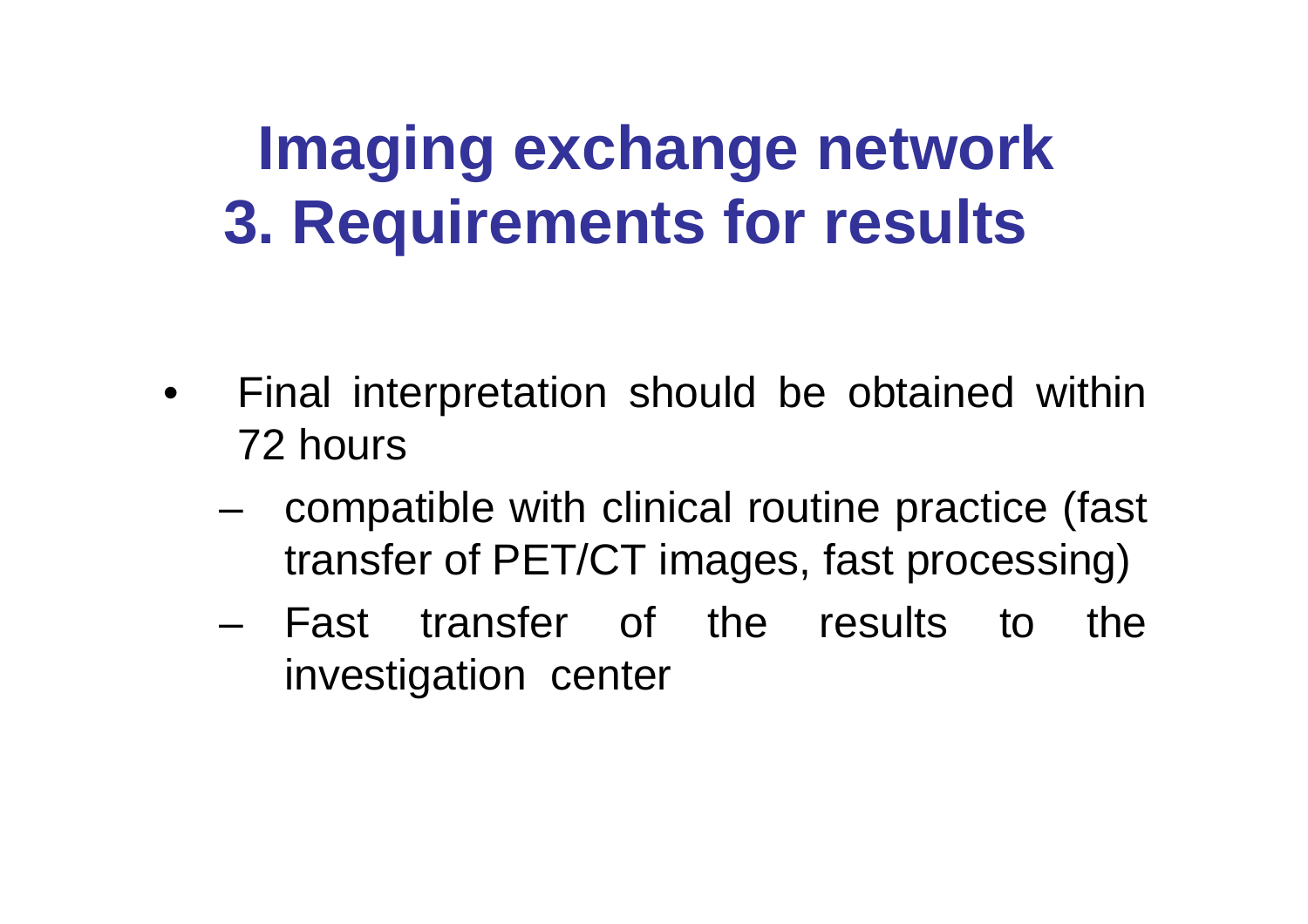# **Two Network solutions**

- Workstation-based with Virtual Private Network
- Web-based solution with desktop remote access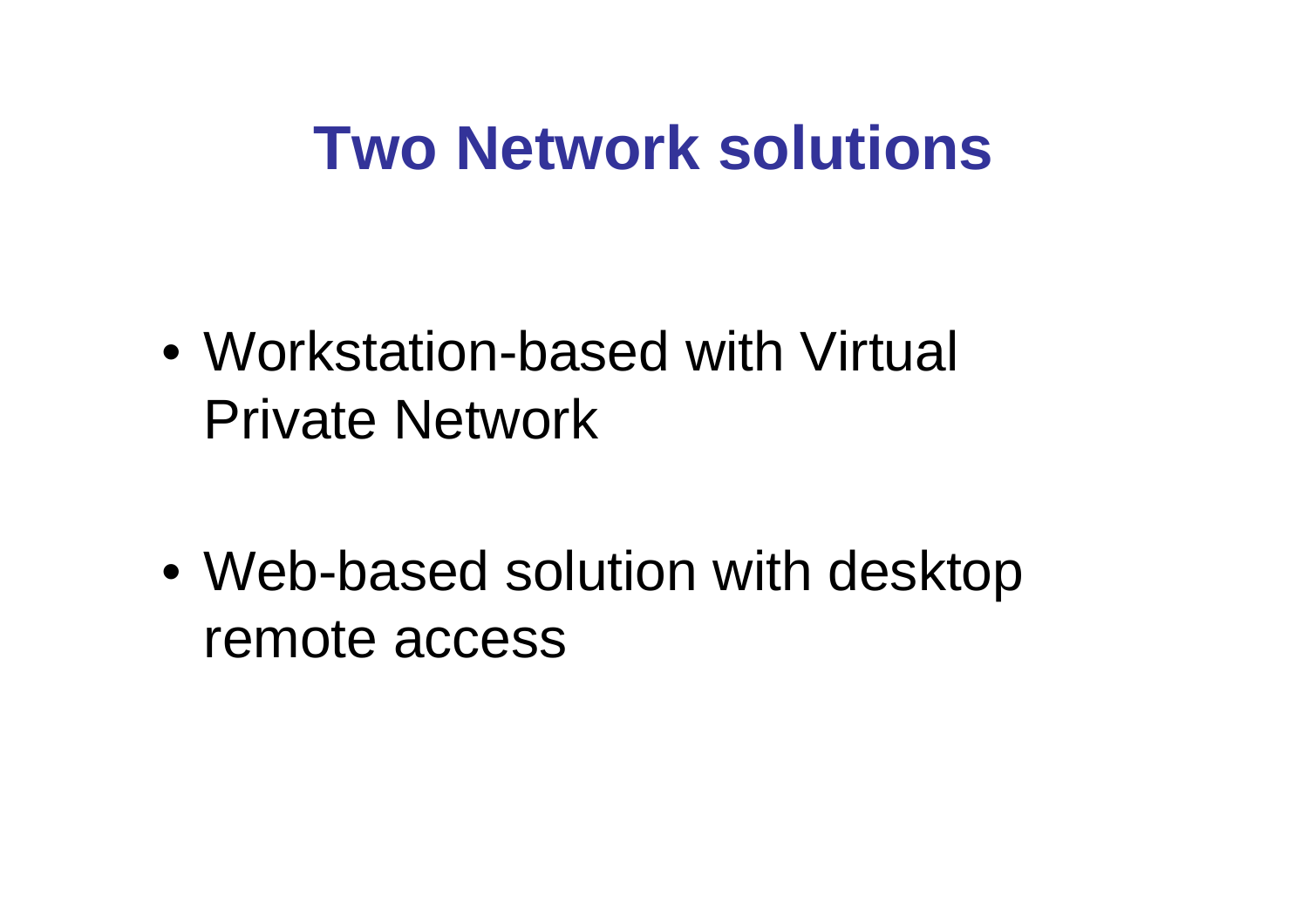# $\bigcirc$  Gela **From June 2007-december 2010**

**3042 exams have been analyzed through this network**

- **- H10 : 1653**
- **- LNH07-3b : 730**
- **- PET follicular : 392**
- **VEGE-TRAP · 107 VEGF-TRAP : 107**
- **- IVS : 160.**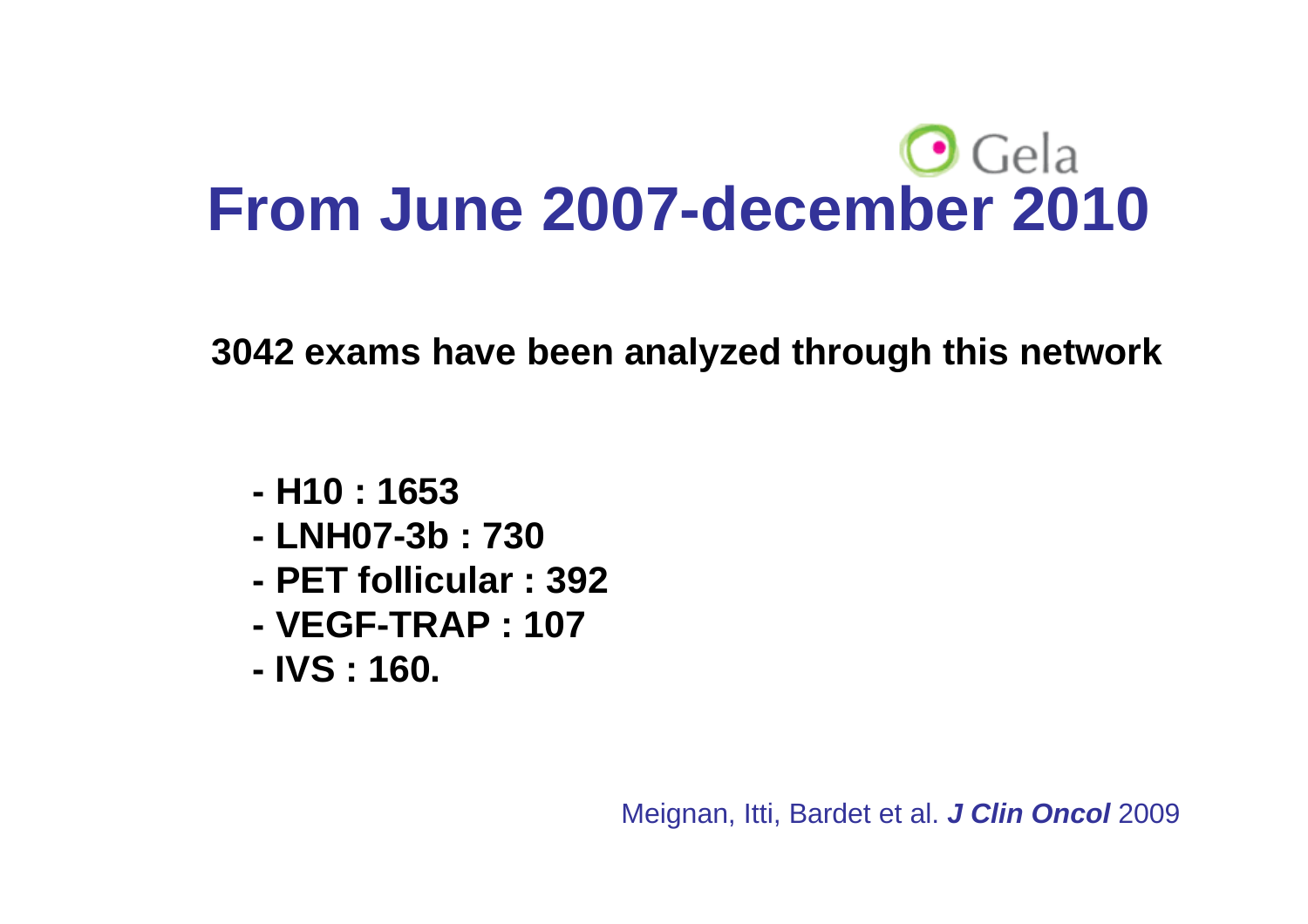## **Web based solution**

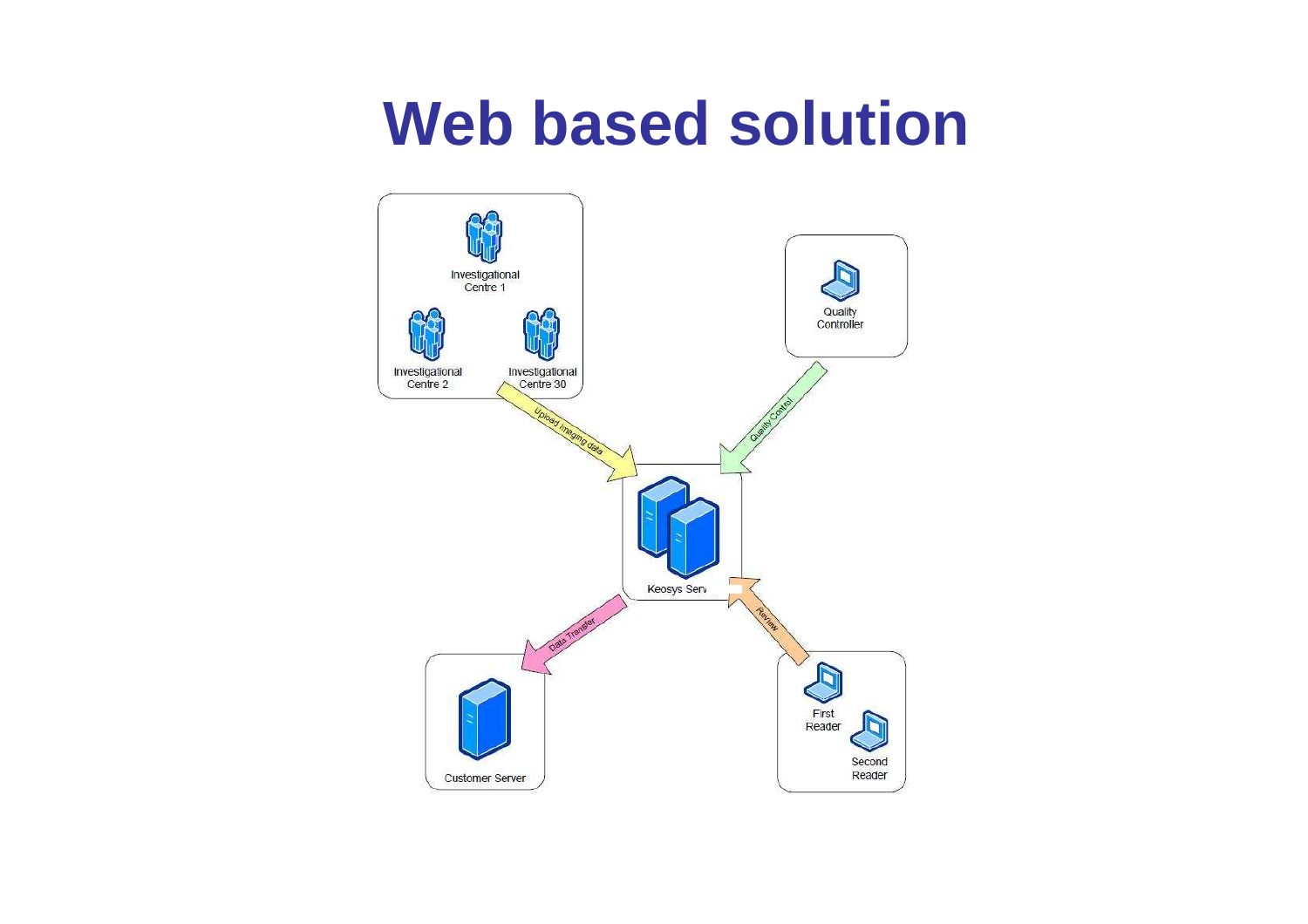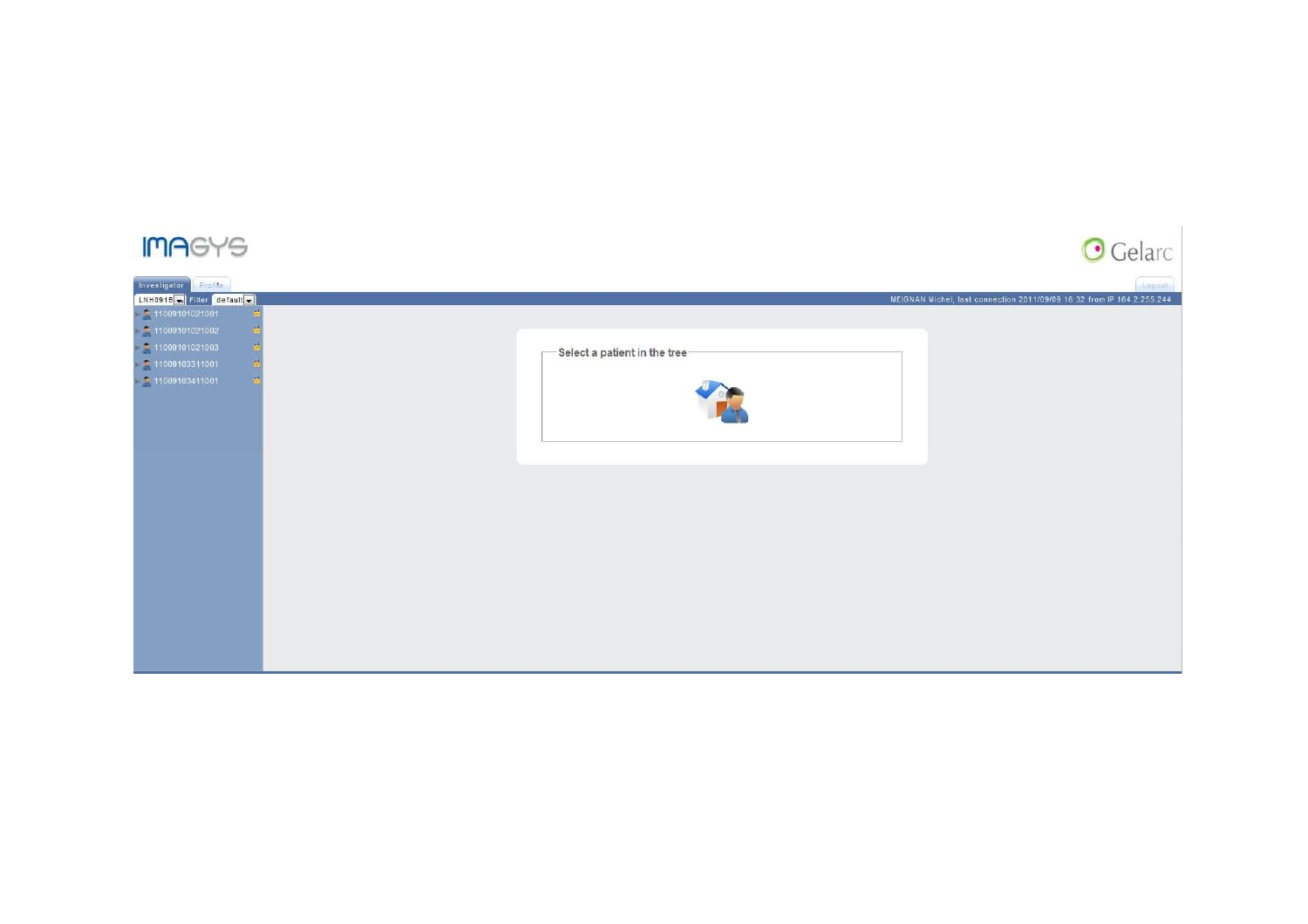

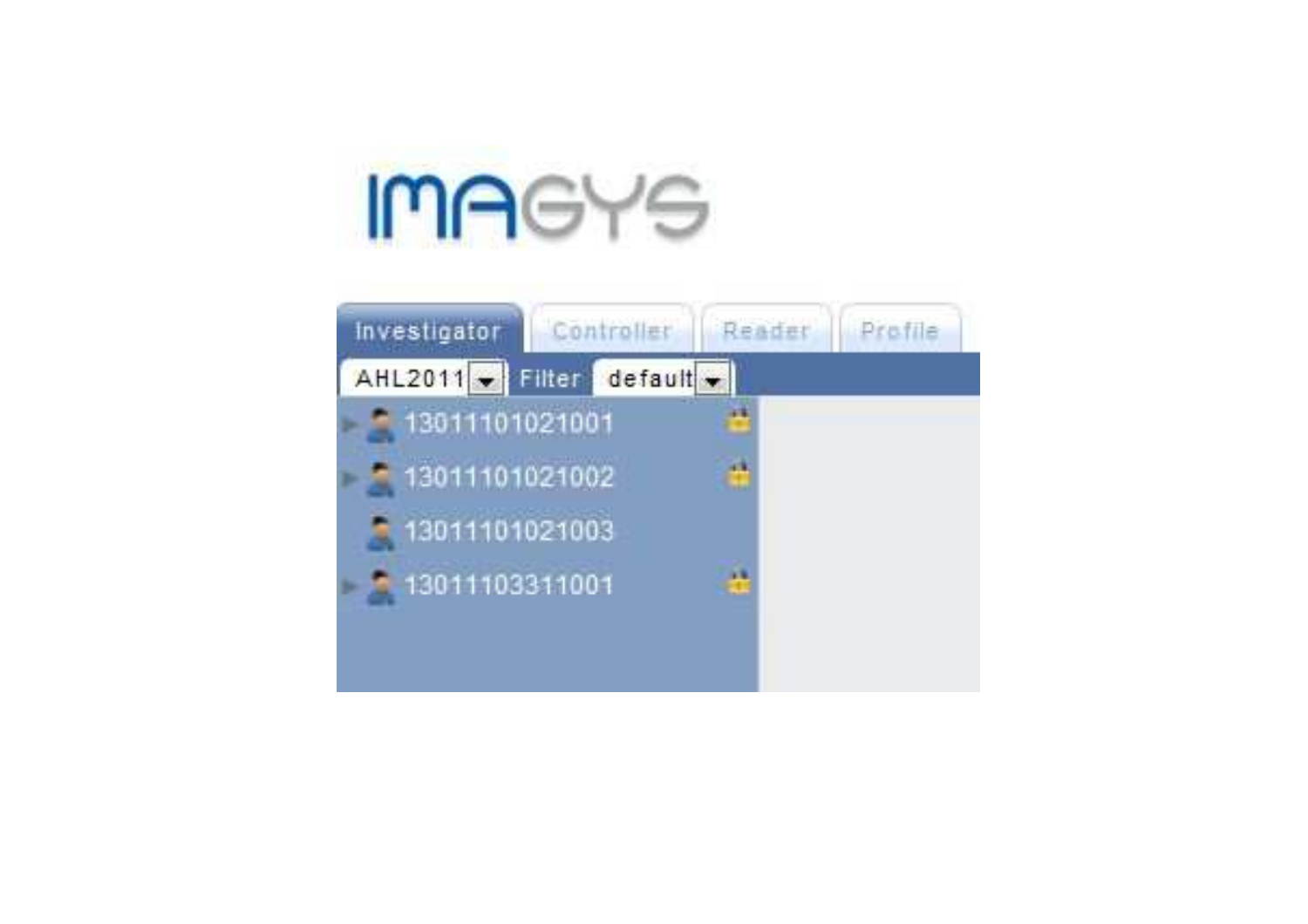#### **IMAGYS**

| Controller<br>Investigator     | Reader<br>Profile          |                           |  |  |
|--------------------------------|----------------------------|---------------------------|--|--|
| $AHL2011 - F$ Filter default - |                            |                           |  |  |
| 13011102111001                 | 13011102111001             |                           |  |  |
| $\blacktriangleright$ / PET2   | <b>Patient information</b> |                           |  |  |
|                                | Code                       | 13011102111001            |  |  |
|                                | Arm:                       | Arm A: Standard treatment |  |  |
|                                | Name:                      | <b>CUB</b>                |  |  |
|                                | First name:                | AN                        |  |  |
|                                | <b>Birthday:</b>           | 20/07/1970                |  |  |
|                                | Gender:                    | MALE                      |  |  |
|                                | <b>Registration date:</b>  | 07/07/2011                |  |  |
|                                | Investigator name:         | <b>ALI AMMAR</b>          |  |  |
|                                | Investigator centre:       | CH de Troyes              |  |  |
|                                | Investigator num centre:   | 11102                     |  |  |

| <b>Visit list</b> |                          |  |  |
|-------------------|--------------------------|--|--|
| Code              | <b>Display in viewer</b> |  |  |
| PET <sub>2</sub>  | J                        |  |  |
|                   | Add                      |  |  |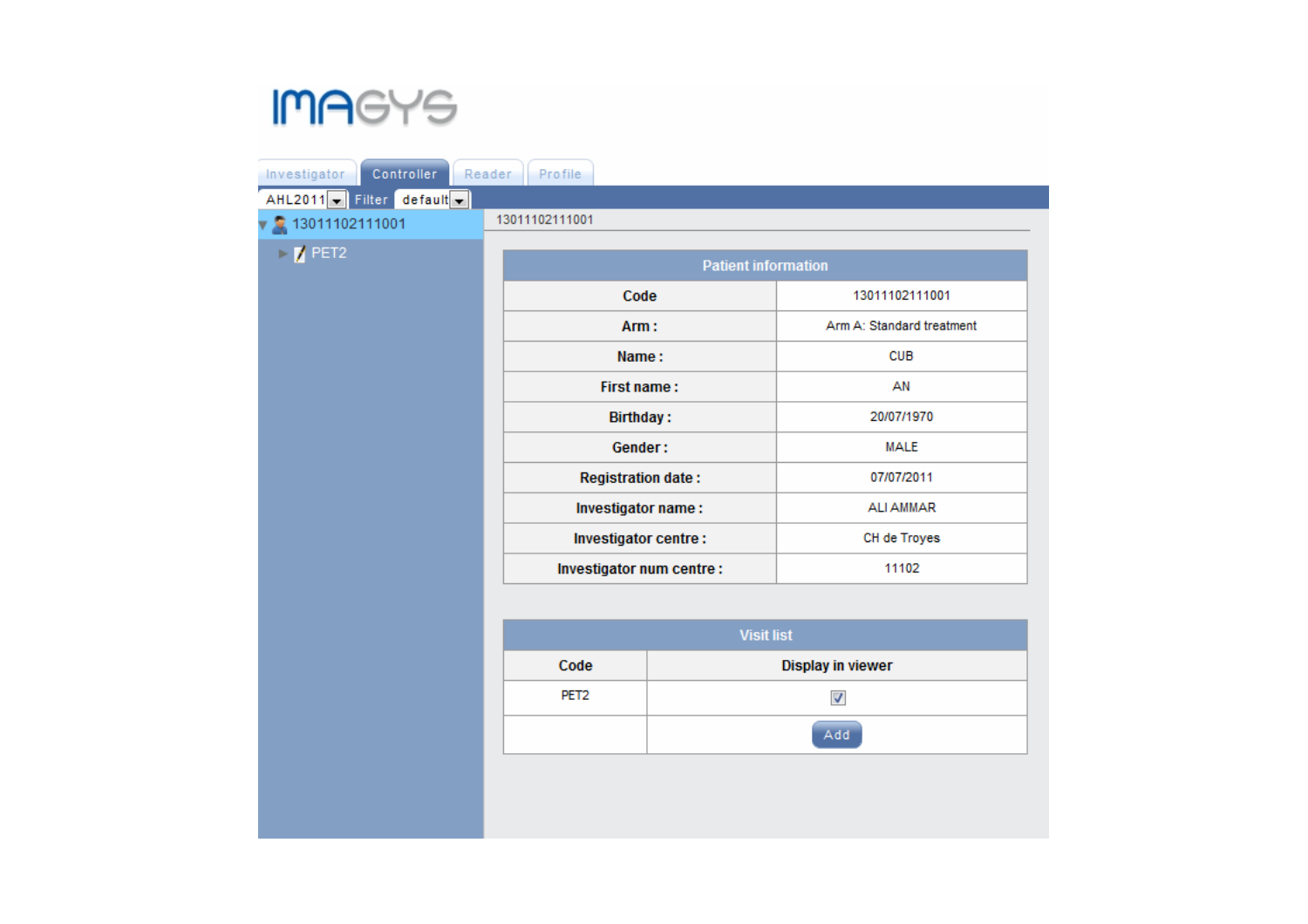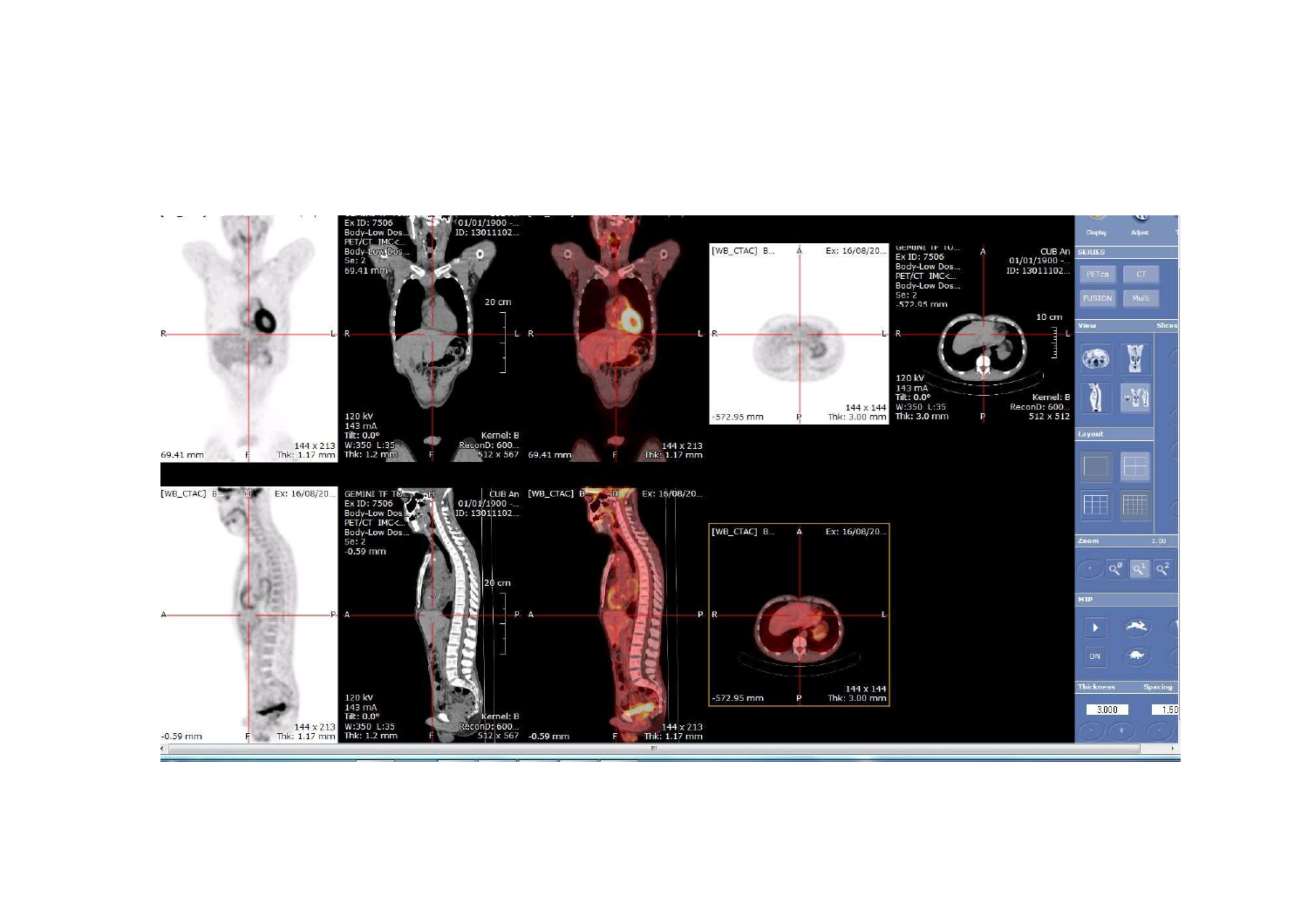| GELARC - Imagys - Mozilla Firefox                       |                                                                                                                                   |                   |                                                                                                                                                                  | $-10x$                             |
|---------------------------------------------------------|-----------------------------------------------------------------------------------------------------------------------------------|-------------------|------------------------------------------------------------------------------------------------------------------------------------------------------------------|------------------------------------|
| Fichier Édition Affichage Historique<br>GELARC - Imagys | Marque-pages Qutils ?<br>$\div$<br>$\mathbb X$<br>Boîte de réception - Outlook Web Access  X                                      |                   |                                                                                                                                                                  |                                    |
|                                                         | m imagys.com https://gelarc.imagys.com/imagys/content/home                                                                        |                   | $\uparrow$ $\uparrow$ $\uparrow$ $\uparrow$ $\uparrow$ $\uparrow$ Google                                                                                         | 月合                                 |
|                                                         |                                                                                                                                   |                   |                                                                                                                                                                  |                                    |
|                                                         |                                                                                                                                   |                   |                                                                                                                                                                  | $\bullet$ Gelarc                   |
| Controller<br>Investigator                              | Supervisor<br>Reader<br>Adjudicator<br>Profile                                                                                    |                   |                                                                                                                                                                  | Logout                             |
| LNH091B Filter default +                                | 11009101151001 PET4                                                                                                               |                   | RICCI Romain, last connection 2011/09/15 11:59 from IP 164:2:255:244                                                                                             |                                    |
| $-11009101151001$<br>$V$ / PET4                         |                                                                                                                                   |                   |                                                                                                                                                                  | <b>Basket</b>                      |
| CTTAP 3.0 eFoV                                          | <b>Visit information</b>                                                                                                          |                   |                                                                                                                                                                  | 国                                  |
| PETWE                                                   | Code:                                                                                                                             | PET4              |                                                                                                                                                                  | View                               |
| <b>C</b> PET WE UNCORREC.                               | Add                                                                                                                               |                   |                                                                                                                                                                  |                                    |
|                                                         |                                                                                                                                   |                   |                                                                                                                                                                  |                                    |
|                                                         | <b>Series list</b>                                                                                                                |                   |                                                                                                                                                                  |                                    |
|                                                         | <b>Description</b>                                                                                                                | Display in viewer |                                                                                                                                                                  |                                    |
|                                                         | CT TAP 3.0 eFoV                                                                                                                   | п                 |                                                                                                                                                                  |                                    |
|                                                         | PET WB                                                                                                                            |                   |                                                                                                                                                                  |                                    |
|                                                         |                                                                                                                                   | П                 |                                                                                                                                                                  |                                    |
|                                                         | PET WB UNCORRECTED                                                                                                                | $\Box$            |                                                                                                                                                                  |                                    |
|                                                         |                                                                                                                                   | Add               |                                                                                                                                                                  |                                    |
|                                                         |                                                                                                                                   |                   |                                                                                                                                                                  |                                    |
|                                                         | <b>Quality Control</b>                                                                                                            |                   |                                                                                                                                                                  |                                    |
|                                                         | C Accept C Refuse                                                                                                                 |                   |                                                                                                                                                                  |                                    |
|                                                         | Comment for refusal                                                                                                               |                   |                                                                                                                                                                  |                                    |
|                                                         |                                                                                                                                   |                   |                                                                                                                                                                  |                                    |
|                                                         |                                                                                                                                   |                   |                                                                                                                                                                  |                                    |
|                                                         | аb                                                                                                                                |                   |                                                                                                                                                                  |                                    |
|                                                         |                                                                                                                                   |                   | The first reviewer is responsible for checking the quality of the uploaded exam. Note that until an exam is either accepted or refused no one will be able to do |                                    |
|                                                         | the supervisor will be informed and will decide what to do (in the meantime other readers won't be able to review or control it). |                   | the associated reading. Once an exam has been accepted the other readers will not have to control it again. On the other hand if an exam has been refused        |                                    |
|                                                         | Validate                                                                                                                          |                   |                                                                                                                                                                  |                                    |
|                                                         |                                                                                                                                   |                   |                                                                                                                                                                  |                                    |
|                                                         |                                                                                                                                   |                   |                                                                                                                                                                  |                                    |
|                                                         |                                                                                                                                   |                   |                                                                                                                                                                  |                                    |
|                                                         |                                                                                                                                   |                   |                                                                                                                                                                  | © Copyright Kens<br>2011 - v1.6.12 |
|                                                         | Démarrer     8 1 0 3   GELARC - Imagys - Mo   Gi Boîte de réception - Outlo   C Imagys Upload Manager                             |                   |                                                                                                                                                                  | <b>HO + + 中 &gt; FR 4 12:34</b>    |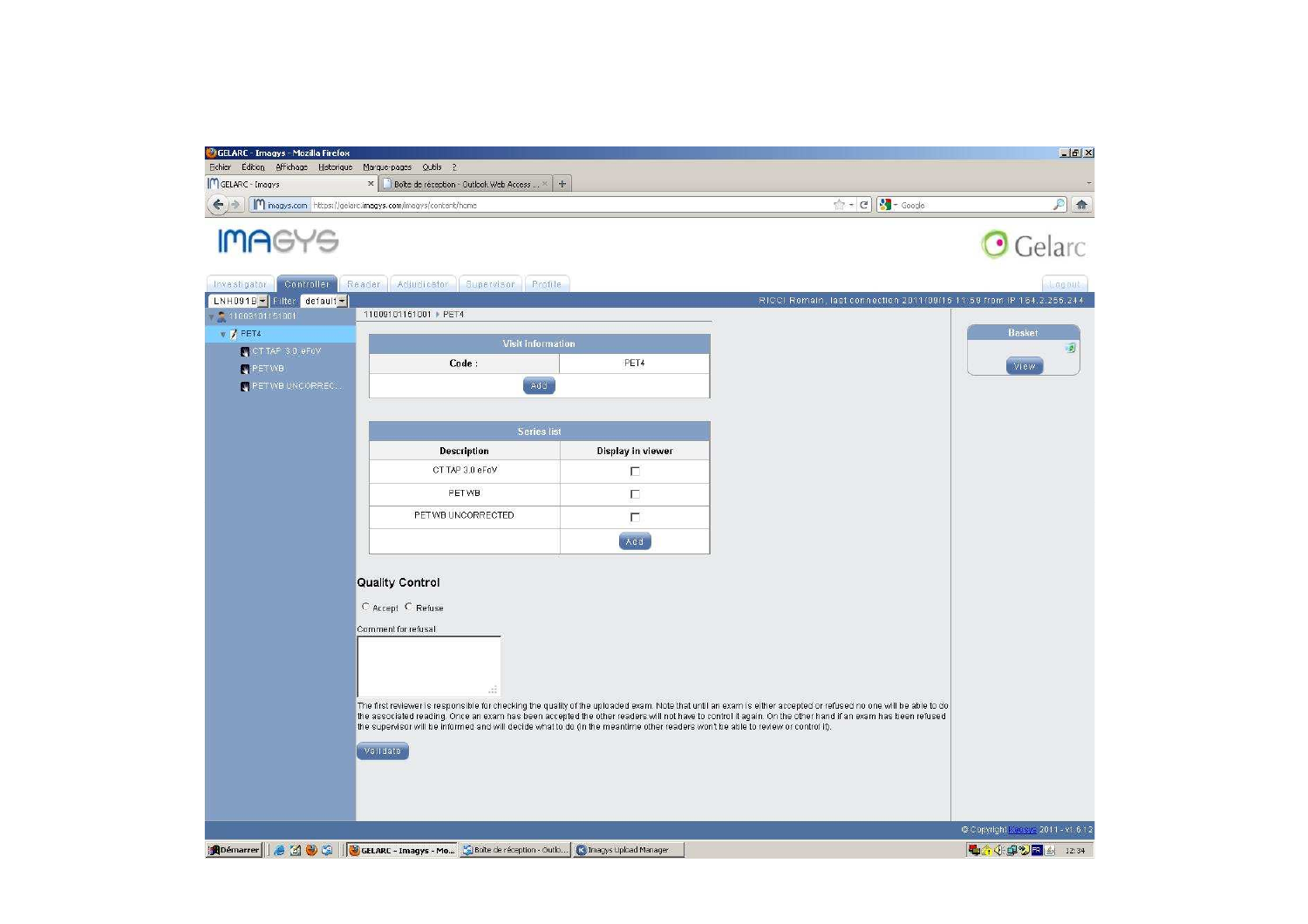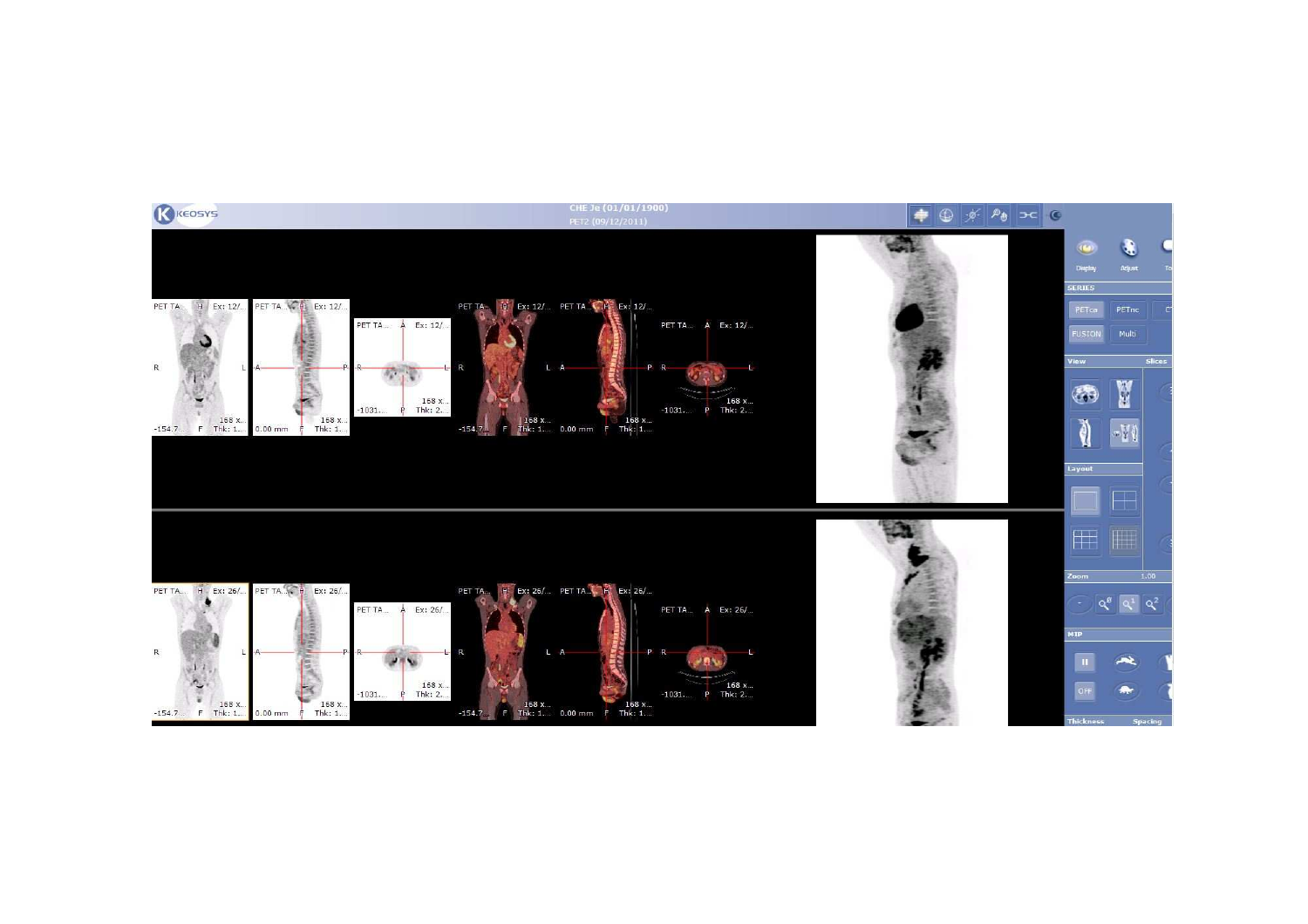#### **IMAGYS**

Investigator Controller Reader Profile AHL2011 - Filter default -

13011101061002 | PETO

 $\frac{1}{2}$  13011101091001 13011101171001

13011101221001

■ 13011101031001

13011101061001

13011101061002

 $\mathbf{v}$  / PETO

CT TAP 3.0 B30 PET TAP AC HD

PET TAP NAC HD

 $\frac{2}{3}$  13011102111001

 $\blacksquare$  PETO

| <b>Visit information</b><br><b>CONTRACTOR</b> |                  |
|-----------------------------------------------|------------------|
| Code:                                         | PET <sub>0</sub> |
|                                               | $-222$           |

| Series list    |                   |  |
|----------------|-------------------|--|
| Description    | Display in viewer |  |
| CT TAP 3.0 B30 |                   |  |
| PET TAP AC HD  |                   |  |
| PET TAP NAC HD |                   |  |
|                | Add               |  |

#### Reading

| Reading            |  |  |
|--------------------|--|--|
| SUVMAX Tumoral     |  |  |
| SUVMAX Hepatic     |  |  |
| SUVMAX Mediastinum |  |  |
| Comments           |  |  |
|                    |  |  |
|                    |  |  |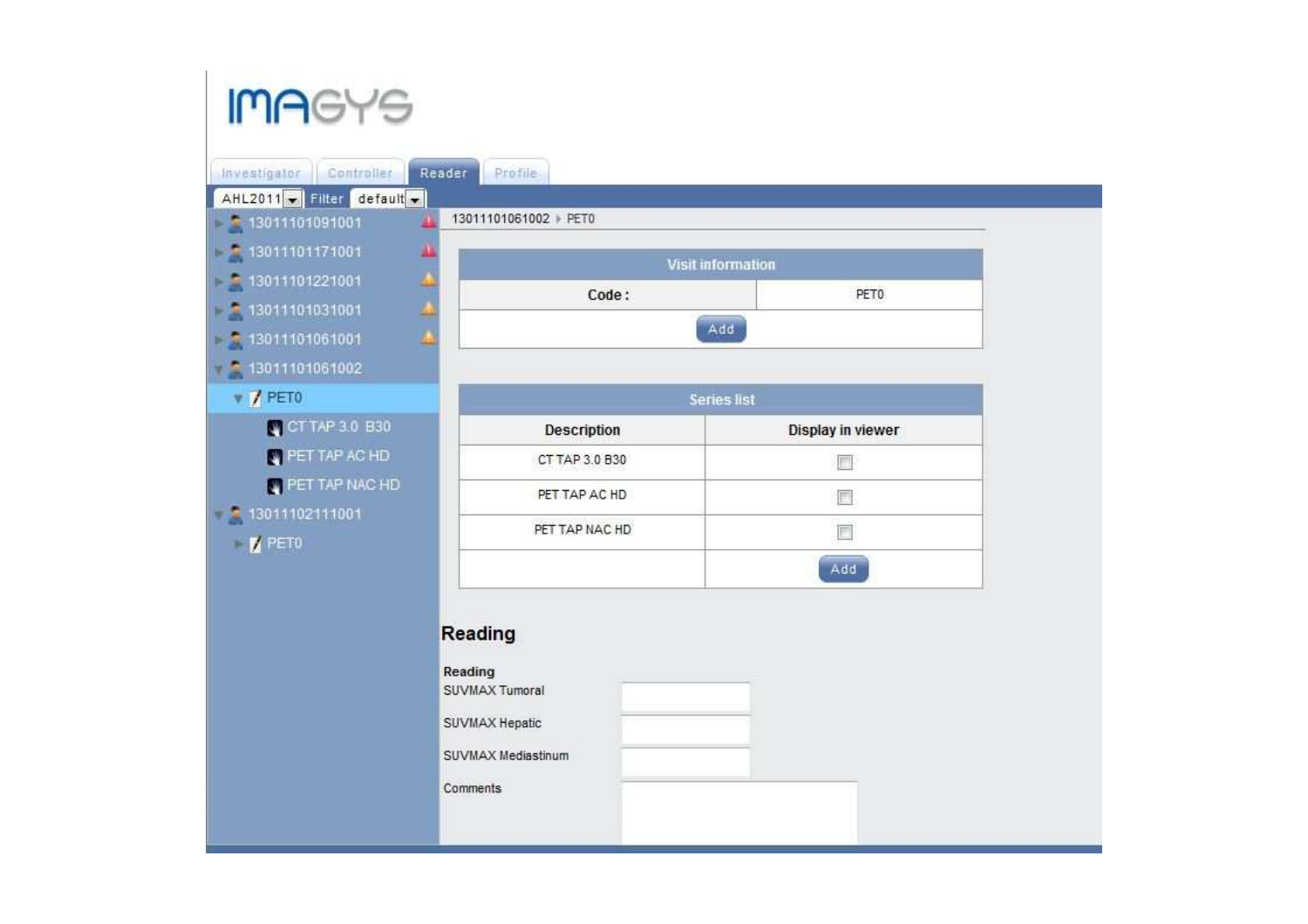

## **Conclusions**

> Workstation based solution is easier for the experts but more expensive

- $\triangleright$  Web based solution more versatile but needs
	- At least 3-5 MB/s internet speed
	- **≻High quality display screen**
- >Now used for all GELA trials<br>Noimilar colution used by the
- Similar solution used by the EORTC